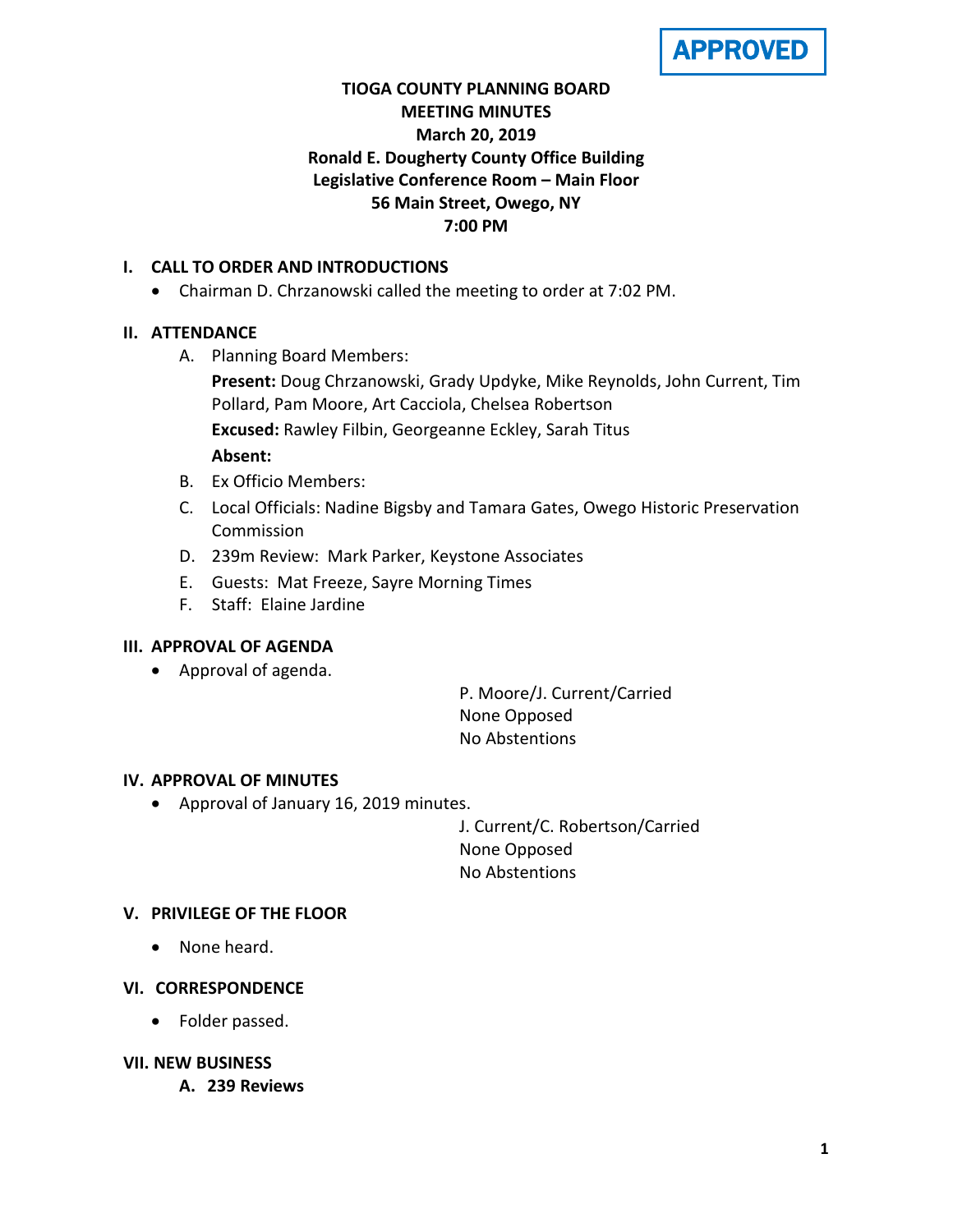APPROV

## **1. County Case 2019-003: Village of Owego, Area Variance, Floodplain Special Use Permit and Site Plan Review, Susquehanna Development, LLC**

The applicant is requesting a floodplain special use permit and site plan review approval to construct a 1,600 square foot new commercial building on this 0.109-acre vacant land parcel located at the intersection of Front Street (State Route 17C) and the Court Street Bridge (State Route 96) to establish and operate a sushi restaurant. This location lies within the Village of Owego's Historic District.

The front of the building will be comprised mainly of brick and stone and is designed to reflect the main entrance of the Tioga County Courthouse. The east-facing wall will also be brick. The westfacing wall, rear wall and roof will be comprised entirely of high-tech glass.

The remainder of the small parcel will be landscaped with native species plantings and stone block pavers on the rear and west sides. The west side will also have a raised patio area with masonry blocks, outdoor seating, a handicap accessible ramp, and a connection to the Riverwalk. The front face will have the sidewalk.

Three downward-directed gooseneck lights on the building's front facade will provide external lighting. There will be one wall sign as well on the font façade. This new building will hook into all existing utilities including municipal water and sewer, NYSEG electricity and natural gas, as well as broadband telecommunications.

Hours of operation will be Wednesday through Sunday Noon to 10:00 PM. There will be 15 employees. Anticipated traffic generation is 50 cars per day, however the applicant states that most restaurant customers will be pedestrians already in downtown Owego for another purpose.

This location is with FEMA's Special Flood Hazard Area 1% chance flood, so the applicant has completed and submitted a floodplain development permit. The applicant's proposal shows the first floor level at two feet above base flood elevation, so that is in compliance with the Village of Owego's Flood Damage Prevention law. The floor plans show a basement, and construction of this level must also comply with Flood Damage Prevention law that states that floors below BFE must be water tight to prevent flooding.

The applicant has already consulted with NY SHPO, who has issued the project a No Adverse Impact determination. The Village of Owego has already submitted project material to the NYS DOT Region 9 Site Plan Review Committee, who has provided comments attached hereto.

In regards to area variance considerations for the loading space, the variance is substantial at 100% because the proposal does not provide a required 12x40 off-street space, but the lot is so small there is no room. This proposed business, like all the rest on the south side of Front Street in this block, can utilize the NYS DOT-provided common on-street loading space in the center of Riverow.

Staff recommends approval of the area variance, floodplain special use permit and site plan review with the conditions noted.

E. Jardine then invited Nadine Bigsby, Chair of the Owego Historic Preservation Commission to talk about OHPC's concerns of (in)compatibility of this proposed building, which is mostly glass, with the Historic District. She also asked the engineer, Mark Parker, several design and inspection questions. Then she asked TCPB members what they thought of the proposed building's design. They responded in general that it is a unique but reasonable building design, and is a good transition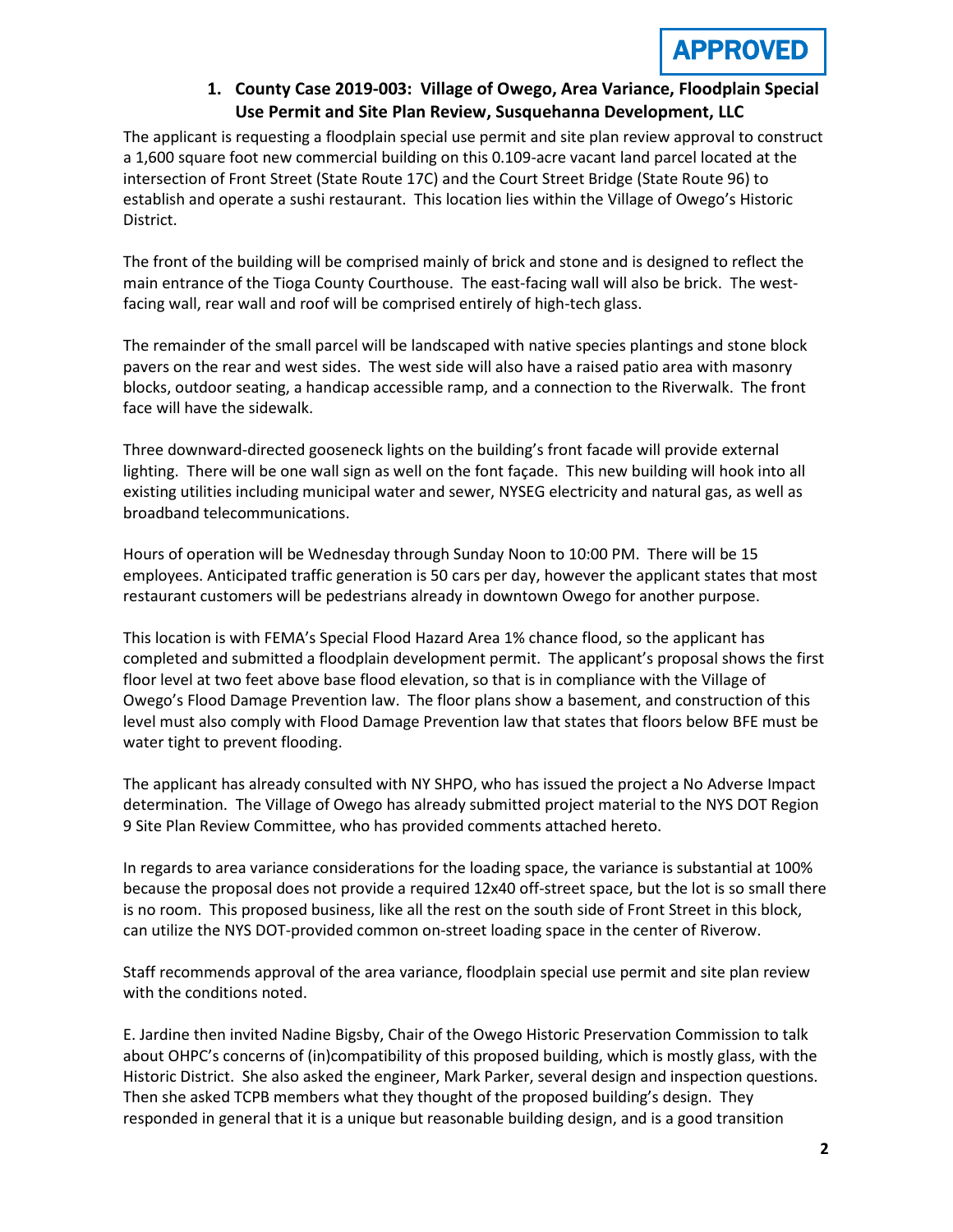between the traditional, historic commercial buildings and the newer, modern commercial buildings nearby such as Dunkin Donuts and CVS. The site plan presented is an optimal layout for the small sized lot.

**Motion to recommend approval of the area variance, floodplain special use permit and site plan review with the conditions noted:**

| J. Current/P. Moore/ Carried |   |
|------------------------------|---|
| <b>Yes</b>                   | я |
| Nο                           | ŋ |
| Abstention                   | ŋ |

#### **B. Election of 2019 Officers**

TCPB members nominated the current slate of officer for 2019:

Doug Chrzanowski – Chair

Tim Pollard – Vice Chair

Pam Moore – Secretary

**Motion to elect the above slate of officer for 2018:**

| D. Chrzanowski/J. Current/ Carried |   |
|------------------------------------|---|
| Yes                                | 8 |
| Nο                                 | ŋ |
| Abstention                         | n |

#### **C. 2019 Officers Oath of Office Forms**

E. Jardine distributed these forms to the Officers asking them to get them notarized and sign, and return at next meeting.

#### **D. 2019 Ethics Review Attestation and Financial Disclosure Affidavit**

E. Jardine distributed these forms for 2019 to TCPB members for their completion and submittal.

#### **VIII. REPORTS**

#### **A. Local Bits and Pieces**

- **1. Town of Candor** A. Cacciola
	- Have new Code Enforcement Officer, Martin Jerzak.

#### **2. Town of Nichols** – P. Moore

- No report.
- **3. Town of Berkshire**  T. Pollard
	- The former Town Supervisor is now a Town Councilman.

#### **4. Town of Tioga –** D. Chrzanowski

- No report.
- **5. Village of Waverly –** R. Filbin
	- Not in attendance.